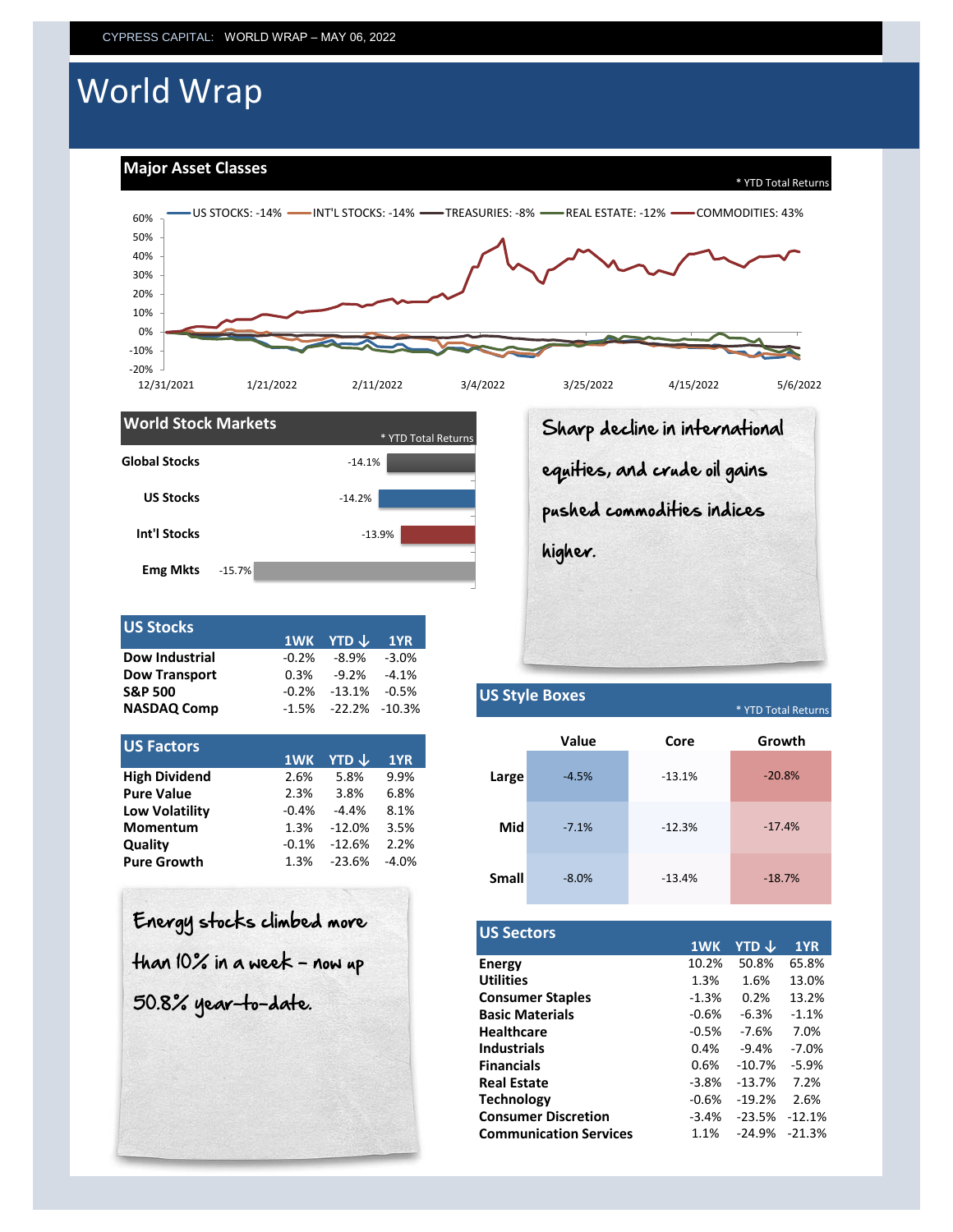**Russia** 4.3% -100.0% -100.0%

| <b>International Stocks</b> |                              |  |
|-----------------------------|------------------------------|--|
|                             | $1$ WK YTD $\downarrow$ 1YR  |  |
| <b>Frontier Mkts</b>        | $-1.5\%$ $-11.7\%$ $-2.6\%$  |  |
| <b>Developed Mkts</b>       | $-2.8\% -14.3\% -11.4\%$     |  |
| <b>Emerging Mkts</b>        | $-4.1\%$ $-15.7\%$ $-21.1\%$ |  |

| <b>IREIT Sectors</b> |                           |  |
|----------------------|---------------------------|--|
|                      | 1WK YTD $\downarrow$ 1YR  |  |
| Mortgage             | 4.1% -10.3% -10.1%        |  |
| <b>Retail</b>        | $0.0\%$ $-11.7\%$ $4.0\%$ |  |
| <b>Residential</b>   | $-5.9\%$ $-14.7\%$ 13.2%  |  |

| <b>Commodity Sectors</b> |                              | * YTD Total Returns        |
|--------------------------|------------------------------|----------------------------|
| Energy<br>65.8%          |                              |                            |
| Ag<br>28.1%              |                              |                            |
|                          | Industrial<br>Metals<br>2.9% | Precious<br>Metals<br>2.1% |

| <b>Key Commodities</b> |         |          |          |  |  |  |  |
|------------------------|---------|----------|----------|--|--|--|--|
|                        | 1WK     | YTD J    | 1YR      |  |  |  |  |
| <b>Natural Gas</b>     | 11.1%   | 128.9%   | 173.5%   |  |  |  |  |
| Crude Oil - WTI        | 4.9%    | 54.9%    | 88.1%    |  |  |  |  |
| Gold                   | $-1.5%$ | 2.8%     | 3.1%     |  |  |  |  |
| Copper                 | $-3.6%$ | $-3.1%$  | $-6.2%$  |  |  |  |  |
| <b>Silver</b>          | $-3.1%$ | $-4.6%$  | $-19.3%$ |  |  |  |  |
| Lumber                 | $-8.7%$ | $-10.6%$ | $-32.7%$ |  |  |  |  |
| <b>Bitcoin</b>         | $-6.5%$ | $-22.1%$ | $-35.5%$ |  |  |  |  |

| <b>US Economy</b>        |              |                    |       |
|--------------------------|--------------|--------------------|-------|
|                          |              | Level Pd Annl 1YR  |       |
| <b>US Nominal GDP</b>    | 24.4 T       | - 6.48             | 10.64 |
| <b>US Real GDP</b>       |              | 19.7 T - 1.41 3.57 |       |
| <b>CPI Inflation</b>     | 287.71 15.95 |                    | 8.56  |
| <b>Initial Claims</b>    | 200K         | 182K (4wma)        |       |
| <b>Unemployment Rate</b> | $3.6$ pct    |                    |       |
| <b>Fed Funds Rate</b>    | 0.33%        |                    |       |

|                                      | 1WK     | YTD ↓             | 1YR       |                                   | 1WK      | YTD $\bm{\downarrow}$ |          |
|--------------------------------------|---------|-------------------|-----------|-----------------------------------|----------|-----------------------|----------|
| Frontier Mkts                        | $-1.5%$ | $-11.7\%$         | $-2.6%$   | <b>Middle East</b>                | $-0.1\%$ | 22.0%                 | 42.2%    |
| Developed Mkts                       | $-2.8%$ | -14.3%            | $-11.4\%$ | Latin America                     | $-3.1%$  | 7.4%                  |          |
| Emerging Mkts                        | $-4.1%$ | $-15.7\% -21.1\%$ |           | Africa                            | $-1.1%$  | $-6.0%$               |          |
|                                      |         |                   |           | US                                | $-0.4%$  | $-14.2%$              |          |
|                                      |         |                   |           | Asia                              | $-2.7%$  | $-15.7%$              | $-20.3%$ |
| China dropped 6.9% in a week,        |         |                   |           | <b>Developed Europe</b>           | -3.8%    | $-15.7%$              | $-10.8%$ |
|                                      |         |                   |           | <b>Emerging Europe</b>            | -4.9%    | -82.6%                | -80.9%   |
| pulling emerging markets down        |         |                   |           | <b>Best &amp; Worst Countries</b> |          |                       |          |
| $4.1\%$ . China has fallen $40\%$ in |         |                   |           | Colombia                          | 0.1%     | 20.1%                 | 33.2%    |
|                                      |         |                   |           | <b>Turkey</b>                     | $-0.7\%$ | 19.4%                 |          |
| the last year.                       |         |                   |           | <b>Chile</b>                      | 2.0%     | 16.9%                 | $-11.7%$ |
|                                      |         |                   |           | <b>Nigeria</b>                    | 2.2%     | 14.2%                 | 23.4%    |
|                                      |         |                   |           | Indonesia                         | 0.0%     | 14.0%                 | 25.8%    |
|                                      |         |                   |           | <b>Median Country Rtn</b>         | $-2.6%$  | $-11.4\%$             | -9.6%    |
|                                      |         |                   |           | Sweden                            | $-6.3%$  | $-26.3%$              | $-22.9%$ |

**Austria** -4.6% -28.6% -14.2%<br>**Netherlands** -4.7% -29.1% -22.3% **Netherlands** -4.7% -29.1% -22.3%<br>**Portugal** -5.5% -31.0% -25.8% **Portugal** -5.5% -31.0% -25.8%<br> **Russia** -100.0% -100.0%

**Fixed Income**

**World Regions**

| Mortgage                 | 4.1%    | -10.3%          | $-10.1%$            |                       | <b>Current Yld</b> |          | 1WK YTD $\downarrow$ | 1YR      |
|--------------------------|---------|-----------------|---------------------|-----------------------|--------------------|----------|----------------------|----------|
| <b>Retail</b>            | $0.0\%$ | $-11.7%$        | 4.0%                | <b>US Munis</b>       | 2.1%               | $-0.8%$  | $-9.1%$              | $-8.2%$  |
| <b>Residential</b>       | -5.9%   | $-14.7\%$ 13.2% |                     | <b>US High Yield</b>  | 4.6%               | $-1.4%$  | -11.4%               | $-8.5%$  |
|                          |         |                 |                     | <b>US Corp</b>        | 2.7%               | $-1.2%$  | $-13.4\% -12.0\%$    |          |
| <b>Commodity Sectors</b> |         |                 |                     | <b>Intl Treasury</b>  | 1.1%               | $-1.1\%$ | -15.1% -18.8%        |          |
|                          |         |                 | * YTD Total Returns | Intl Corp             | 0.5%               | $-1.2%$  | -15.9%               | $-20.9%$ |
| Energy                   |         |                 |                     | Intl High Yield       | 3.7%               | $-1.6%$  | $-16.0\% -19.9\%$    |          |
| 65.8%                    |         |                 |                     |                       |                    |          |                      |          |
|                          |         |                 |                     | <b>LIS Trascuriac</b> |                    |          |                      |          |

| <b>US Treasuries</b>         |       |          |                          |            |
|------------------------------|-------|----------|--------------------------|------------|
|                              |       |          | $1$ WK YTD $\downarrow$  | <b>1YR</b> |
| 90 Day                       | 0.84% | $0.0\%$  | $0.0\%$                  | 0.0%       |
| 5 Year                       | 3.05% | $-0.5\%$ | -7.5%                    | $-8.6%$    |
| 10 Year                      | 3.13% |          | $-1.8\% -12.7\% -11.2\%$ |            |
| 30 Year                      | 3.22% | -4.9%    | -24.0% -17.4%            |            |
| <b>US Dollar Index (DXY)</b> |       | $0.7\%$  | 8.0% 14.0%               |            |
|                              |       |          |                          |            |

The strong rally in the dollar continues. US Dollar advanced 0.7% for the week and is up 14% over the last 12 months.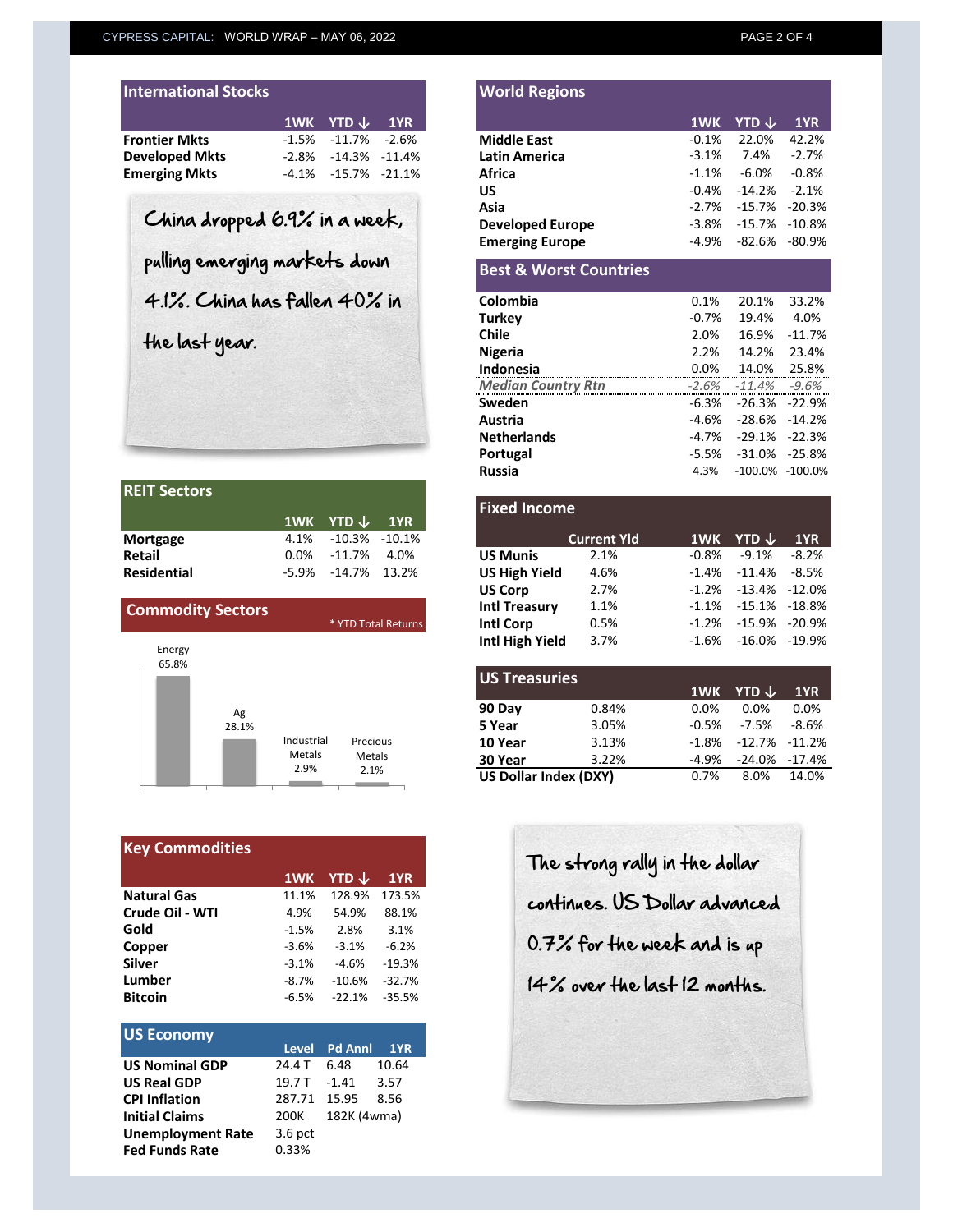### **Periodic Table of Investment Returns**

|                | <b>Periodic Table: Major Asset Classes</b> |                   |                    |                    |                    |                    |                     |
|----------------|--------------------------------------------|-------------------|--------------------|--------------------|--------------------|--------------------|---------------------|
| <b>Rnk\Yr</b>  | 2016                                       | 2017              | 2018               | 2019               | 2020               | 2021               | 2022                |
|                | <b>US: 11.6</b>                            | Intl: 27.8        | Treas: $1.0$       | <b>US: 31.6</b>    | <b>US: 21.4</b>    | <b>REITS: 43.1</b> | <b>Cmdty: 42.5</b>  |
| $\overline{2}$ | <b>Cmdty: 11.4</b>                         | <b>US: 21.9</b>   | <b>REITS: -3.8</b> | <b>REITs: 24.5</b> | Intl: 11.1         | <b>Cmdty: 40.4</b> | Avg: -1.2           |
| 3              | <b>REITS: 8.5</b>                          | Avg: 12.4         | $US: -4.5$         | Intl: 22.1         | <b>Treas: 7.1</b>  | <b>US: 27.0</b>    | Treas: $-8.4$       |
|                | Ava: 7.4                                   | <b>Cmdty: 5.8</b> | Avg: -7.0          | Avg: 20.4          | Avg: 1.7           | Avg: 23.3          | <b>REITS: -12.3</b> |
| 51             | Intl: 5.0                                  | <b>REITS: 4.3</b> | $Int: -13.8$       | <b>Cmdtv: 17.6</b> | <b>REITS: -7.5</b> | Intl: 8.3          | $Int: -13.9$        |
| 31             | Treas: 0.6                                 | Treas: 2.1        | Cmdty: -13.8       | Treas: $6.2$       | Cmdty: -23.7       | <b>Treas: -2.1</b> | $US: -14.2$         |

### **Periodic Table: Major Asset Classes**

#### **Periodic Table: Style Boxes** *Rnk\Yr 1 2 3 4 5 6 7 8 9 10* **2021 2022** Sml Val: 31.3 Sml Val: -8.0 Lg Gr: 27.4 Lg Gr: 0.0 Lg Val: 31.9 Lg Gr: 33.5 *YTD* **2016 2017 2018 2019 2020** Lg Gr: 32.0 | Lg Val: -4.5 Mid: -12.3 Mid Gr: 19.9 Sml: 26.6 Lg: 21.8 Sml Gr: -4.1 Lg: 31.5 Mid Gr: 22.8 Sml Val: 31.0 Sml: -8.5 Mid Gr: 26.3 Avg: 14.1 Lg: -4.4 Lg Gr: 31.1 Sml Gr: 19. Sml: 26.8 ml Gr: 22.2 Avg: 17.0 Avg: -8.0 Avg: 26.8 Lg: 18.4 Lg: 28.7 Avg: -12.8 Lg: -13.1 Lg Val: 24.9 **Sml: -13.4** Sml: 13.2 Mid: -11.1 Sml Val: 24.5 Mid Val: 3.7 Mid: 24.8 Mid Gr: -17.4 Lg Val: 17.4 Avg: 19.8 Lg Val: 15.4 Lg Val: -9.0 Mid: 26.2 Mid: 13.7 Avg: 26.7 Sml Gr: 14.8 Mid Gr: -10.3 Mid Val: 26.1 Sml: 11.3 Mid: 20.7 | Mid: 16.2 Mid Gr: 18.9 Lg Gr: -20.8 Lg: 12.0 Mid Val: 12.3 Mid Val: -11.9 Sml: 22.8 Sml Val: 2.5 Sml Gr: 22.6 Sml Gr: -18.7 Lg Gr: 6.9 Sml Val: 11.5 Sml Val: -12.6 Sml Gr: 21.1 Lg Val: 1.4

| <b>Periodic Table: Sectors</b> |                     |                     |                      |                     |                     |                     | <b>YTD</b>     |
|--------------------------------|---------------------|---------------------|----------------------|---------------------|---------------------|---------------------|----------------|
| <b>Rnk\Yr</b>                  | 2016                | 2017                | 2018                 | 2019                | 2020                | 2021                | 2022           |
|                                | <b>Energy: 27.4</b> | Tech: 38.8          | Health: 6.5          | Tech: 50.3          | Tech: 43.9          | Energy: $54.6$      | Energy: 50.8   |
| 2 <sub>1</sub>                 | <b>Finls: 22.8</b>  | Mtrls: 23.8         | Util: 4.1            | Finls: 32.1         | <b>Discr: 33.3</b>  | <b>Finls: 35.0</b>  | Util: 1.6      |
| 3                              | <b>Indus: 18.9</b>  | <b>Discr: 23.0</b>  | Discr: $0.8$         | <b>Indus: 29.4</b>  | <b>Mtrls: 20.7</b>  | Tech: 34.5          | Staples: 0.2   |
| 4                              | <b>Mtrls: 16.7</b>  | <b>Finls: 22.2</b>  | Tech: -0.3           | Discr: 27.9         | <b>Health: 13.5</b> | Avg: 28.8           | Avg: -2.7      |
| 5                              | Util: 16.3          | <b>Health: 22.1</b> | Avg: -6.3            | Avg: 27.9           | <b>Indus: 11.1</b>  | Mtrls: 27.3         | Mtrls: -6.3    |
| 6                              | Tech: 13.9          | <b>Indus: 21.0</b>  | Staples: -8.4        | Staples: 27.6       | Avg: 10.9           | <b>Health: 26.1</b> | Health: $-7.6$ |
|                                | Avg: 13.8           | Avg: 19.5           | Finls: -13.0         | Util: 26.4          | Staples: 10.8       | <b>Discr: 24.4</b>  | Indus: $-9.4$  |
| 8                              | Discr: $6.0$        | Staples: 13.5       | $Indus: -13.3$       | Mtrls: 24.6         | Util: 0.5           | <b>Indus: 21.1</b>  | Finls: -10.7   |
| $\mathbf{g}$                   | Staples: 5.4        | Util: 12.1          | Mtrls: -14.7         | <b>Health: 20.8</b> | Finls: -1.7         | Staples: 18.6       | Tech: -19.2    |
| 10                             | <b>Health: -2.7</b> | Energy: $-1.0$      | <b>Energy: -18.1</b> | Energy: 11.8        | Energy: -33.7       | Util: 17.7          | Discr: -23.5   |

#### **Periodic Table: Fixed Income** *Rnk\Yr 1 2 3 4 5 6 7 8 9 10* ST Treas: -3.0 High Yield: 13.4 *YTD* **2016 2017 2018 2019 2020 2021 2022** Bank Loan: -2.4 MBS: 0.8 **LT Treas: 14.1** TIPS: 10.8 ST Treas: 1.5 Corp: 17.4 LT Treas: 18.2 TIPS: 5. Bank Loan: 2.3 r Mkt: 9.3 LT Treas: 9.2 Muni: 0.9 Emer Mkt: 15.5 Corp: 11.0 High Yield: 3.8 TIPS: -6.7 Muni: -8.5 ST Treas: -0.7 MBS: -9.2 Broad: 2.5 Broad: 3.6 TIPS: -1.4 Broad: 8.8 Muni: 5.1 MBS: -1.4 High Yield: -9.5 TIPS: 4.7 High Yield: 6.1 Broad: -0.1 High Yield: 14.1 Broad: 7.7 Muni: 1.0 Muni: 4.7 Bank Loan: -1.3 Bank Loan: 10.0 Emer Mkt: 5. Bank Loan: 9.2 Corp: LT Treas: -1.6 TIPS: 8.4 High Yield: 4.5 Emer Mkt: -2.2 Broad: -10.5 Emer Mkt: -16.8 LT Treas: 1.2 MBS: 2.5 High Yield: -2.0 Muni: 7.1 MBS: 4.1 Broad: -1.9 Corp: -15.7 TIPS: 2.9 Muni: -0.2 ST Treas: 0.3 Emer Mkt: -5.5 ST Treas: 3.4 Bank Loan: 1.3 LT Treas: -4.6 LT Treas: -22.8 ST Treas: 0.8 | Bank Loan: 2.1 | Corp: -3.8 | MBS: 6.2 | ST Treas: 3.0